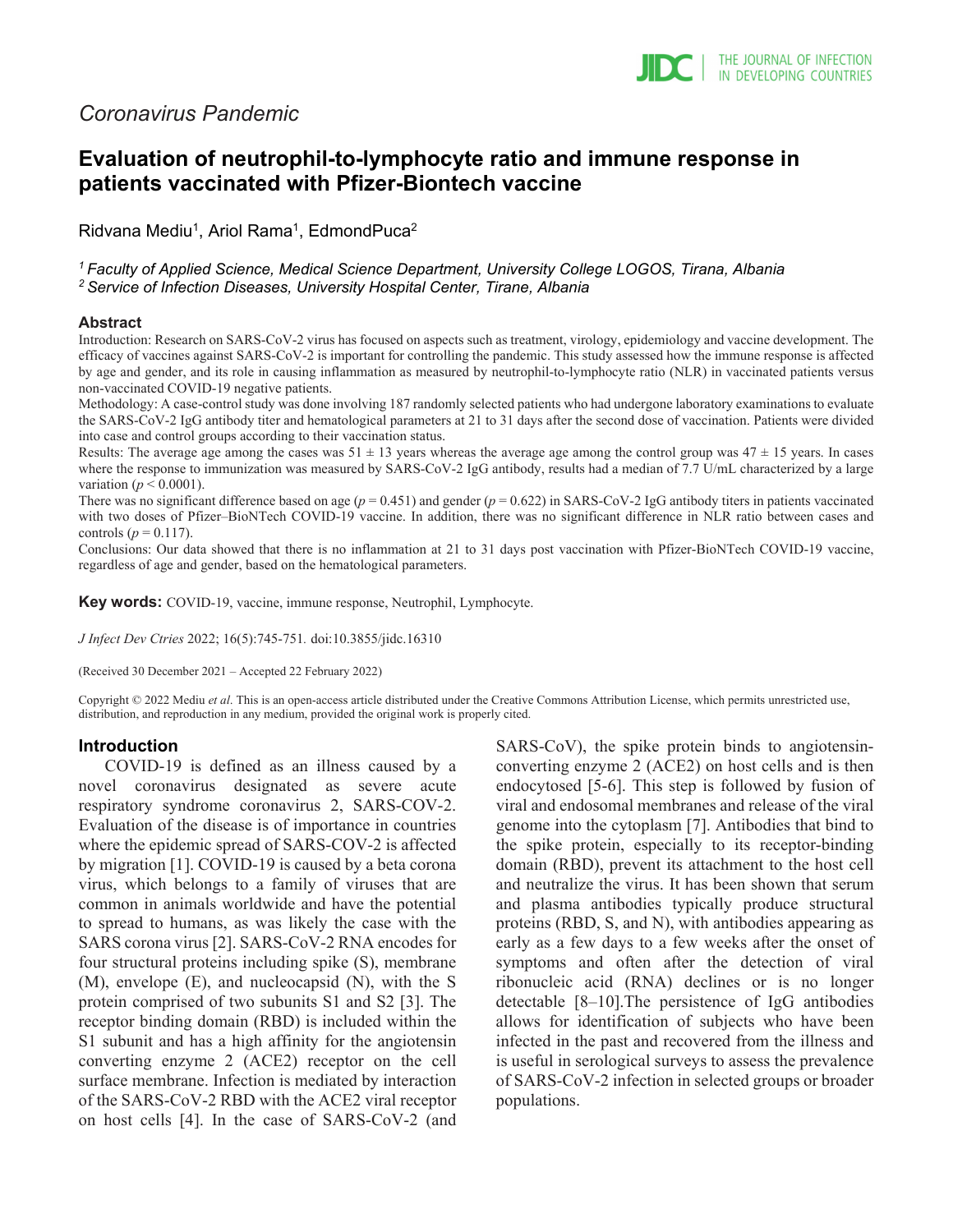Based on the data obtained from preclinical studies with SARS-CoV and Middle East respiratory syndrome corona virus MERS-CoV [11], the spike protein was identified as an antigenic target for the development of a vaccine against SARS-CoV-2 at a very early stage [12]. The World Health Organization (WHO) maintains a working document that includes most of the vaccines in development. The main platforms used for COVID-19 vaccine development can be divided into 'traditional' approaches (inactivated or live-virus vaccines), and RNA and DNA vaccines. All COVID-19 vaccines act by activating the innate and adaptive immune responses and are designed to elicit spike protein-specific antibodies, as these have been reported to be effective in combating the disease. Further, antispike protein receptor-binding domain (anti S-RBD), immunoglobulin G (IgG) levels play a role in determining immunity to SARS-CoV-2 [13].

The Pfizer-BioNTech vaccine, is based on a technology called messenger RNA, which uses a key genetic messenger found in cells to create protein that the immune system then learns to attack [14]. The vaccine is administered in two doses three weeks apart. [15-16]. The antibody titers elicited by COVID-19 vaccines can be measured using serological diagnostic tests. The introduction of the vaccination against SARS-CoV-2 infection creates the need for precise tools for quality control of vaccination procedures, detection of poor humoral response, and estimation of achieved protection against the disease [17]. In addition, there has been a growing concern regarding heart-inflammation in younger male patients which may be caused by Pfizer/BioNTech COVID-19 vaccine administration [18]. Such inflammation may be modulated by testosterone and interleukin-1β alteration following a viral infection [19]. Although there are certain criteria to diagnose and evaluate the severity of myocarditis [20,21] it has been shown that neutrophil to lymphocyte ratio correlates well with hospital stay as well as degree of severity [22]. Thus, this study is aimed at assessing the immune response as affected by age and gender and its role in causing inflammation as measured by neutrophil-to-lymphocyte ratio (NLR) in vaccinated patients versus non-vaccinated, COVID-19 negative patients.

# **Methodology**

### *Patient selection*

Our study was a case-control study involving 187 randomly selected patients who had performed laboratory examinations at Labor Dr. Limbach-Laboratory in Albania. All patients provided written

consent for data collection and extrapolation. In addition, patients were divided into cases group involving 119 patients with positive SARS-CoV-2 IgG antibodies who had received the second dose of Pfizer-BioNTech vaccination 21 to 31 days prior to having their blood drawn and control group involving 68 patients who were negative for SARS-CoV-2 IgG antibodies and no prior medical history indicating SARS-CoV-2 infection. Both groups, had similar age and gender, and had no medical history of hematological, inflammatory or chronic disease prior to blood collection.

# *Sample collection and processing*

Venous blood samples were collected following overnight fasting in compliance with standardized procedure using Sarstedt Monovette® (Nümbrecht, Germany) serum and S-Monovette EDTA K2 (Nümbrecht, Germany) for SARS-CoV-2 IgG antibodies determination and complete blood count differential respectively. All laboratory analysis were performed within two hours of sample collection. SARS-CoV-2 IgG antibody titer was determined by Siemens Atellica® IM Analyzer (Dublin, Ireland) using quantitative SARS-CoV-2 IgG (sCOVG) a 2-step sandwich immunoassay assay detecting IgG antibodies, including neutralizing antibodies to SARS-CoV-2 in human serum. Following manufacturer's guidelines, samples with IgG values  $\geq 1.0$  U/mL were considered positive for SARS-CoV-2 IgG antibodies whereas samples with values < 1.0 U/mL were considered negative for presence of SARS-CoV-2 IgG antibodies.

Complete blood count differential providing data on absolute lymphocyte and neutrophile count was performed on Siemens ADVIA® 2120i Hematology (Tarrytown, USA) System using light scatter and the peroxidase/lobularity/nuclear density methods to count and distinguish between peroxidase-positive cells, such as neutrophils, eosinophils, and monocytes, and peroxidase-negative cells, which include lymphocytes and basophils

# *Statistical Analysis*

Statistical analysis was conducted using MedCalc Statistical Software version 14.8.1 (MedCalc Software, Ostend, Belgium; http://www.medcalc.org; 2014). Continuous variables were presented as medians with interquartile ranges and means  $\pm$  standard deviation. Data were further analyzed using Mann-Whitney test for independent samples. Categorical data were presented as percentages (%) and compared using Fischer exact test. In addition, D'Agostino-Pearson test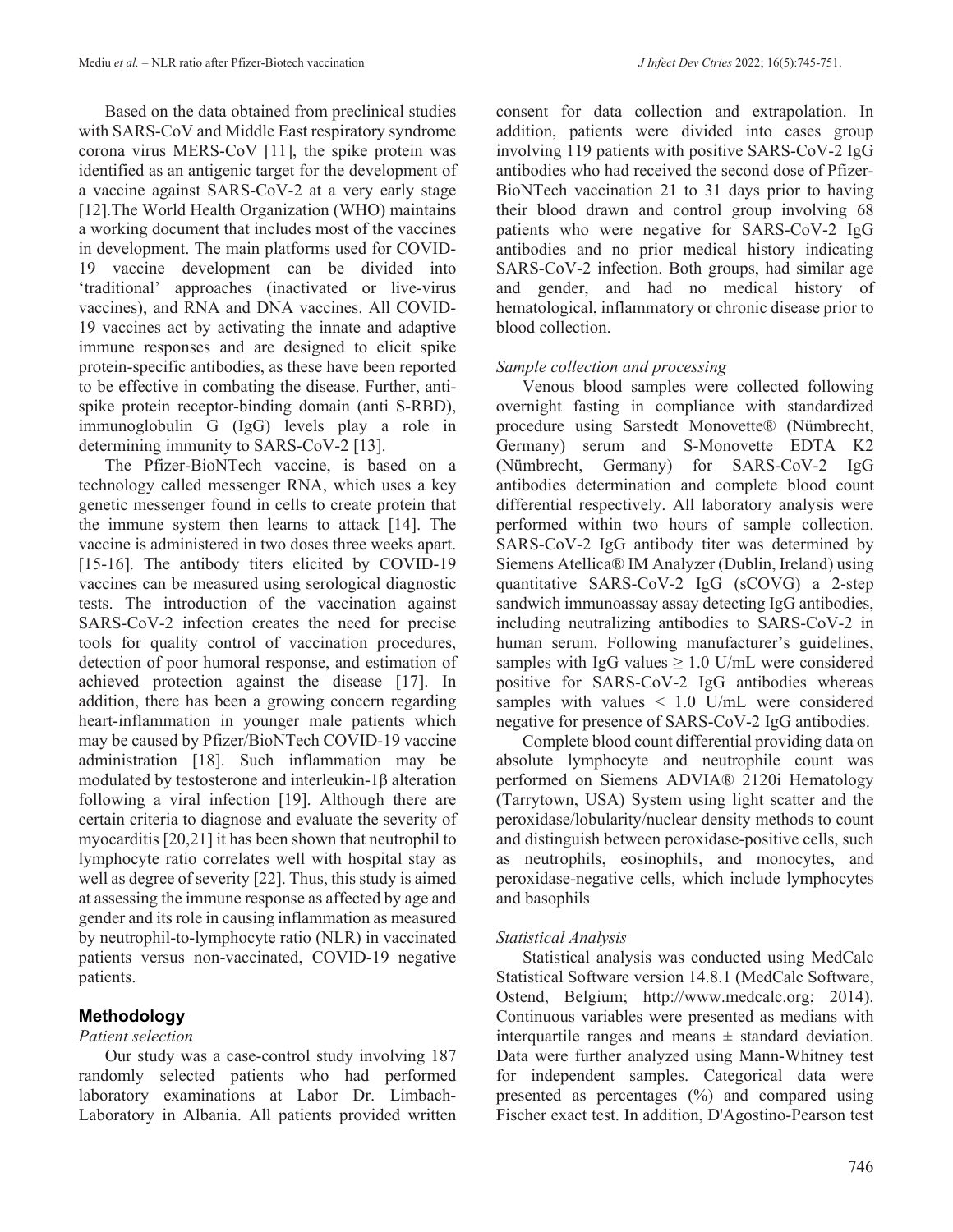# **Results**

### *Patient demographics*

Summary of patient demographics is shown in Table 1. The average age among cases was  $51 \pm 13$ years (median = 49 years) whereas in control group the average age was  $47 \pm 15$  (median = 43.5 years) indicating that there was no significant difference in age between vaccinated and un-vaccinated patients  $(p =$ 0.0687). In addition, the numbers of female patients among cases and controls were 72 (60.5%) and 46 (67.75%) respectively. On the other hand, there were 47 (39.5%) and 22 (32.3%) male patients among case and control groups. There was no significant difference in gender between groups  $(p = 0.349)$ .

The response to immunization measured by SARS-CoV-2 IgG antibody was variable among the cases and had a mean of  $48.69 \pm 167.83$  (U/mL) (Table 2). Further computation using D'Agostino-Pearson test which takes into account a combination of the coefficients of Skewness and Kurtosis indicated that SARS-CoV-2 IgG antibody titers among cases were abnormally distributed ( $p < 0.0001$ ). Similarly, SARS-CoV-2 IgG antibody results among controls had a mean value of  $0.30 \pm 0.32$  (U/mL) indicating a large variance ( $p <$ 0.0001) with no clinical significance.

Further statistical analysis was performed with the data on the cases to evaluate the distribution of SARS-CoV-2 IgG titers according to age. Patients in the cases group < 55 years of age, had a mean antibody titer of  $59.02 \pm 205$  U/mL and a median of 7.38 U/mL whereas those  $\geq$  55 years of age had a mean antibody titer of  $29.77 \pm 50.99$  U/mL and a median of 10.29 U/mL indicating no statistically significant difference  $(p =$ 0.451) (Table 3)

Due to disproportionate number of females and males within each group as well as the abnormal distribution of SARS-CoV-2 IgG results further statistical evaluation was performed in order to evaluate possible differences with regards to immunization response after inoculation with Pfizer-BioNTech vaccine among cases. Males and females in the cases group had a mean SARS-CoV-2 IgG antibody titer of  $58.5 \pm 221$ U/mL (Median of 9.18 U/mL) and  $42.3 \pm 122$ U/mL (median of 7.46 U/mL) respectively indicating no statistical significance according to gender (*p* = 0.622) (Table 4).

Further statistical evaluation was performed in order to evaluate immune response with regards to IgG titer in patients having received the Pfizer-BioNTech COVID-19 vaccine with the control group (Tables 4-5).

As shown in the median, mean lymphocyte and neutrophils count among the cases was  $2.32 \pm 0.64$  and 3.85  $\pm$  1.30 (10<sup>9</sup>/L) respectively whereas the neutrophil/lymphocyte ratio was  $1.79 \pm 0.89$  (Table 5). Similarly, mean lymphocyte and neutrophils count among the controls was  $2.72 \pm 2.67$  and  $4.14 \pm 1.71$  $(10<sup>9</sup>/L)$  respectively whereas the neutrophil to lymphocyte ratio was  $1.75 \pm 0.48$  (Table 5). Respective medians and interquartile ranges are also shown for neutrophils, lymphocytes and their ratio among cases and controls. Further statistical analysis revealed no statistical difference of NLR ratios between cases and controls ( $p = 0.117$ ).

### **Discussion**

Our data shows that there is a non-normal SARS-CoV-2 IgG titer distribution among vaccinated patients. This is similar to findings by other researchers indicating that there is high variability of antibody response depending on multiple factors including time of infection or vaccination [23,24]. In addition, it has been shown that SARS-CoV-2 antibody response following Pfizer-BioNTech COVID-19 vaccine is lower in the elderly compared to young individuals [25- 26]. On the contrary, SARS-CoV-2 IgG titers, among patients with natural immunity to COVID-19 show a negative correlation with age in pediatric patients and a moderately positive correlation in adults [27]. However our data reveals no statistically significant variation of SARS-CoV-2 IgG titers between patients above and below 55 years of age following Pfizer-BioNTech COVID-19 vaccination ( $p = 0.451$ ).

Gender was also an important factor in the immune response induced by vaccination. Females in particular had stronger antibody response to certain vaccines and faster waning of antibody titer compared to men. Nevertheless there were a few circumstances when males exhibit stronger immune response [28]. In addition, previous data has demonstrated the role of estrogen in women as an important down-regulator of angiotensin-converting enzyme 2 which is a known SARS-CoV-2 receptor [29]. In fact female patients infected with COVID-19 exhibit stronger T cell activation when compared to males [30]. Gene expression of X and Y chromosomes also affect different immunological responses to vaccination [31]. However, our data indicated no statistically significant difference  $(p = 0.622)$  between median antibody titers among males and females following the second dose of Pfizer-Biotech vaccination.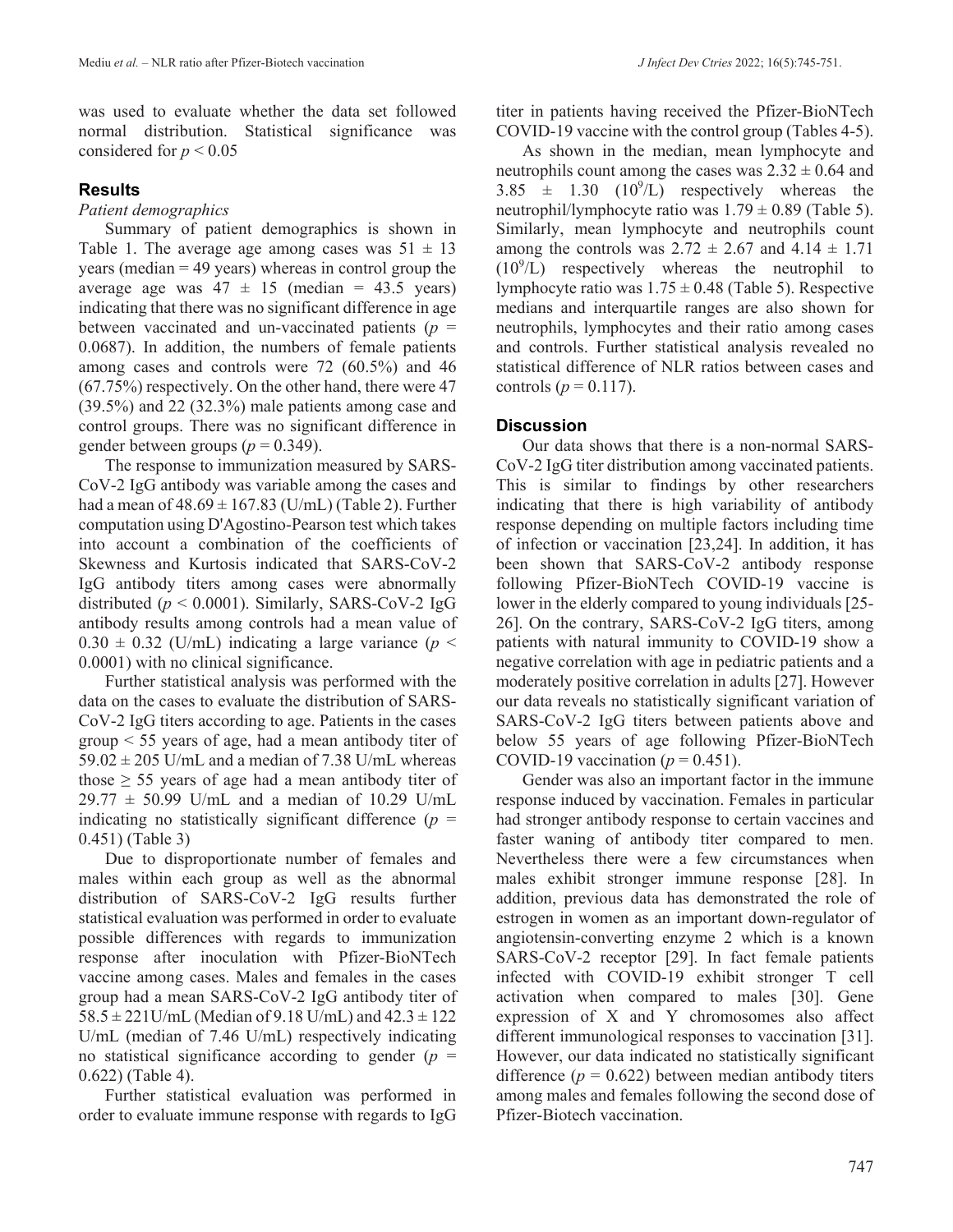#### **Table 1.** Patient demographics of case and control groups.

| - -                               |             |             |                     |
|-----------------------------------|-------------|-------------|---------------------|
|                                   | Cases       | Controls    | <i>p</i> value      |
| Nr. patients                      | 119         | 68          |                     |
| Mean age $\pm$ Standard deviation | $51 \pm 13$ | $47 \pm 15$ | 0.0687 <sup>1</sup> |
| Median                            | 49          | 43.5        |                     |
| Females: number $(\%)$            | 72 (60.5)   | 46(67.7)    | 0.349 <sup>2</sup>  |
| Males: number $(\%)$              | 47(39.5)    | 22(32.3)    |                     |
|                                   |             |             |                     |

<sup>1</sup> Statistical *p* value calculated by employing Mann-Whitney U test; 2 Statistical *p* value calculated by Fischer's exact test.

#### **Table 2.** SARS-CoV-2 IgG results among cases and controls.

| Nr<br><b>patients</b> | mean  | <b>Std Dev</b> | variance | min  | median                                                                                              | max  | skewness | kurtosis | <i>p</i> value <sup>1</sup> |
|-----------------------|-------|----------------|----------|------|-----------------------------------------------------------------------------------------------------|------|----------|----------|-----------------------------|
| 119                   | 48.69 | 167.83         | 28167.4  | 1.06 | 7.70                                                                                                | 1500 | 7.06     | 54.95    | ${}< 0.0001$                |
| 68                    | 0.30  | 0.32           | 0.10     | 0.0  | 0.18                                                                                                | 0.86 | 0.52     | $-1.38$  | ${}_{0.0001}$               |
|                       |       |                |          |      | $\frac{1}{2}$ Statistical payalue calculated by D'Agostino Degrson test: St Dev: Standard deviation |      |          |          |                             |

Statistical *p* value calculated by D'Agostino-Pearson test; St Dev: Standard deviation.

#### **Table 3.** SARS-CoV-2 IgG antibody titer according to age among cases.

| Cases               | Nr. patients                                                                                          | $IgG$ titer (U/mL)<br>$Mean \pm SD$ | $IgG$ titer (U/mL)<br>Median | <i>p</i> value |
|---------------------|-------------------------------------------------------------------------------------------------------|-------------------------------------|------------------------------|----------------|
| $\le$ 55 years old  | 77 (64.7%)                                                                                            | $59.02 \pm 205$                     | 7.38                         | 0.451          |
| $\geq$ 55 years old | $42(35.3\%)$                                                                                          | $29.77 \pm 50.99$                   | 10.29                        |                |
|                     | $\frac{1}{2}$ Constitutional constant and contract distances to $M_{\rm{max}}$ . With the conditional |                                     |                              |                |

Statistical *p* value calculated through Mann-Whitney U test.

#### **Table 4.** SARS-CoV-2 IgG antibody titer between males and females in case group.

| Cases  | Nr. patients | $IgG$ titer (U/mL)<br>Mean $\pm$ SD | $IgG$ titer (U/mL)<br>Median | <i>p</i> value     |
|--------|--------------|-------------------------------------|------------------------------|--------------------|
| Male   | 47 (39.5%)   | $58.5 \pm 221$                      | 9.18                         | 0.622 <sup>1</sup> |
| Female | 72 (60.5%)   | $42.3 \pm 122$                      | 7.46                         |                    |

<sup>1</sup> Statistical *p* value calculated through Mann-Whitney U test.

#### **Table 5.** White blood cell differential profile; neutrophile to lymphocyte ratio in cases and controls.

|                                    | Lymphocytes<br>$10^9$ /L | <b>Neutrophils</b><br>$10^9$ /L | Neutrophil/Lymphocyte | $p$ value          |
|------------------------------------|--------------------------|---------------------------------|-----------------------|--------------------|
| Cases                              |                          |                                 |                       | 0.117 <sup>1</sup> |
| Mean $\pm$ SD (10 <sup>9</sup> /L) | $2.32 \pm 0.64$          | $3.85 \pm 1.30$                 | $1.79 \pm 0.89$       |                    |
| Median $(10^9/L)$                  | 2.26                     | 3.75                            | 1.61                  |                    |
| IQR $(10^{9}/L)$                   | 0.73                     | 1.61                            | 0.78                  |                    |
| <b>Controls</b>                    |                          |                                 |                       |                    |
| Mean $\pm$ SD (10 <sup>9</sup> /L) | $2.72 \pm 2.67$          | $4.14 \pm 1.71$                 | $1.75 \pm 0.48$       |                    |
| Median $(10^9/L)$                  | 2.3                      | 3.8                             | 1.78                  |                    |
| IQR $(10^{9}/L)$                   | 0.80                     | 1.72                            | 0.54                  |                    |

<sup>1</sup>Statistical p value calculated through Mann-Whitney U test.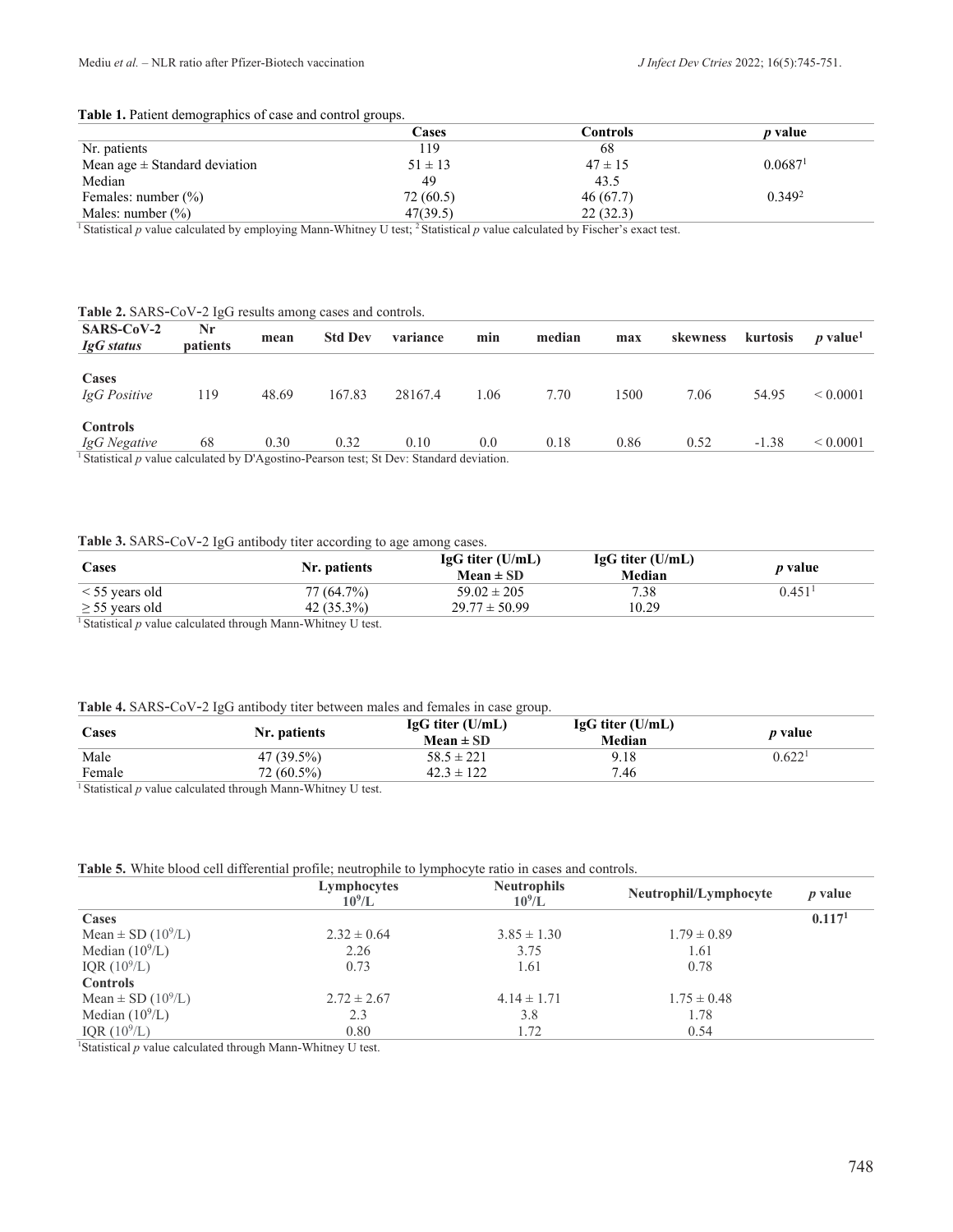A similar finding was reported in a Korean population in which SARS-CoV-2 IgG antibody titer among male and female subjects had no significant difference following the administration of the second dose of the Pfizer-BioNTech vaccine [32]. In addition, data from large scale studies to understand the effectiveness as well as negative side effects of Pfizer-BioNTech COVID-19 vaccine have indicated that the increased cellular protective immunity following vaccination is characterized by an increase in cytokine and chemokine induction which in influenza and small pox vaccination have been shown to cause rare cases of myocarditis [33-34]. Nevertheless, there have been isolated cases of multisystem inflammation and organ dysfunction during the post vaccination period [35]. Following the inflammatory response caused by administration of Pfizer-BioNTech COVID-19 vaccine there is often an alteration of neutrophile and lymphocyte absolute counts which can be used to further investigate the degree of inflammation [22-36]. Our study, based on carefully selected patient groups of specific age and gender has shown that there is no significant difference in NLR ratio between cases and controls indicating that 21 to 31 days post vaccination period following administration of Pfizer-BioNTech COVID-19 vaccine is not marked by an increased inflammation based on hematological parameters. In line with our finding, an inflammatory response marked by high cytokine release has been observed only as a transitory phase following the first 8 days from last vaccination returning to normal after this time interval [33]. Nevertheless, further studies including larger patient groups as well as detailed laboratory data pertaining to specific markers of inflammation are needed to draw comprehensive conclusions regarding the aggravated inflammatory response following Pfizer-BioNTech COVID-19 vaccination.

# **Conclusions**

This study demonstrates that patients vaccinated with two doses of Pfizer-BioNTech COVID-19 vaccine have different immune responses as measured by SARS-CoV-2 IgG antibody titer, and this does not appear to be correlated with gender or age. In addition, there is no indication of increased inflammatory response 21 to 31 days after the second dose of vaccine, as indicated comparison of NLR in vaccinated and unvaccinated patients with known immune status to SARS-CoV-2 antibody. This study is in line with other publications in which the frequency of negative side effects related to administration of Pfizer-BioNTech COVID-19 vaccine is low. Further investigations,

involving larger patient data evaluated in specific time periods are required to elucidate the long-term effects of such vaccine.

### **Acknowledgements**

We would like to express our gratitude to Limbach's laboratory team in Tirana who gave us the opportunity to access data for this research.

### **References**

- 1. Puca E, Čivljak R, Arapović J, Popescu C, Christova I, Raka L, Cana F, Miranović V, Karageorgopoulos D, Baš D, Paglietti B, Barać A (2020) Short epidemiological overview of the current situation on COVID-19 pandemic in Southeast European (SEE) countries. J Infect Dev Ctries 14: 433–437. doi: 10.3855/jidc.12814.
- 2. van Dorp L, Acman M, Richard D, Shaw LP, Ford CE, Ormond L, Owen CJ, Pang J, Tan CCS, Boshier FAT, Ortiz AT, Balloux F (2020) Emergence of genomic diversity and recurrent mutations in SARS-CoV-2. Infect Genet Evol J Mol Epidemiol Evol Genet Infect Dis 83: 104351.
- 3. Chen B, Tian E-K, He B, Tian L, Han R, Wang S, Xiang Q, Zhang S, El Arnaout T, Cheng W (2020) Overview of lethal human coronaviruses. Signal Transduct Target Ther 5: 89
- 4. Amanat F, Stadlbauer D, Strohmeier S, Nguyen THO, Chromikova V, McMahon M, Jiang K, Arunkumar GA, Jurczyszak D, Polanco J, Bermudez-Gonzalez M, Kleiner G, Aydillo T, Miorin L, Fierer DS, Lugo LA, Kojic EM, Stoever J, Liu STH, Cunningham-Rundles C, Felgner PL, Moran T, García-Sastre A, Caplivski D, Cheng AC, Kedzierska K, Vapalahti O, Hepojoki JM, Simon V, Krammer F (2020) A serological assay to detect SARS-CoV-2 seroconversion in humans. Nat Med 26: 1033–1036.
- 5. Letko M, Marzi A, Munster V (2020) Functional assessment of cell entry and receptor usage for SARS-CoV-2 and other lineage B betacoronaviruses. Nat Microbiol 5: 562–569.
- 6. Wrapp D, Wang N, Corbett KS, Goldsmith JA, Hsieh C-L, Abiona O, Graham BS, McLellan JS (2020) Cryo-EM structure of the 2019-nCoV spike in the prefusion conformation. Science 367: 1260–1263.
- 7. Wang H, Yang P, Liu K, Guo F, Zhang Y, Zhang G, Jiang C (2008) SARS coronavirus entry into host cells through a novel clathrin- and caveolae-independent endocytic pathway. Cell Res 18: 290–301.
- 8. Seow J, Graham C, Merrick B, Acors S, Pickering S, Steel KJA, Hemmings O, O'Byrne A, Kouphou N, Galao RP, Betancor G, Wilson HD, Signell AW, Winstone H, Kerridge C, Huettner I, Jimenez-Guardeño JM, Lista MJ, Temperton N, Snell LB, Bisnauthsing K, Moore A, Green A, Martinez L, Stokes B, Honey J, Izquierdo-Barras A, Arbane G, Patel A, Tan MKI, O'Connell L, O'Hara G, MacMahon E, Douthwaite S, Nebbia G, Batra R, Martinez-Nunez R, Shankar-Hari M, Edgeworth JD, Neil SJD, Malim MH, Doores KJ (2020) Longitudinal observation and decline of neutralizing antibody responses in the three months following SARS-CoV-2 infection in humans. Nat Microbiol 5: 1598–1607.
- 9. Xiao AT, Gao C, Zhang S (2020) Profile of specific antibodies to SARS-CoV-2: the first report. J Infect 81: 147–178.
- 10. Zhao J, Yuan Q, Wang H, Liu W, Liao X, Su Y, Wang X, Yuan J, Li T, Li J, Qian S, Hong C, Wang F, Liu Y, Wang Z, He Q,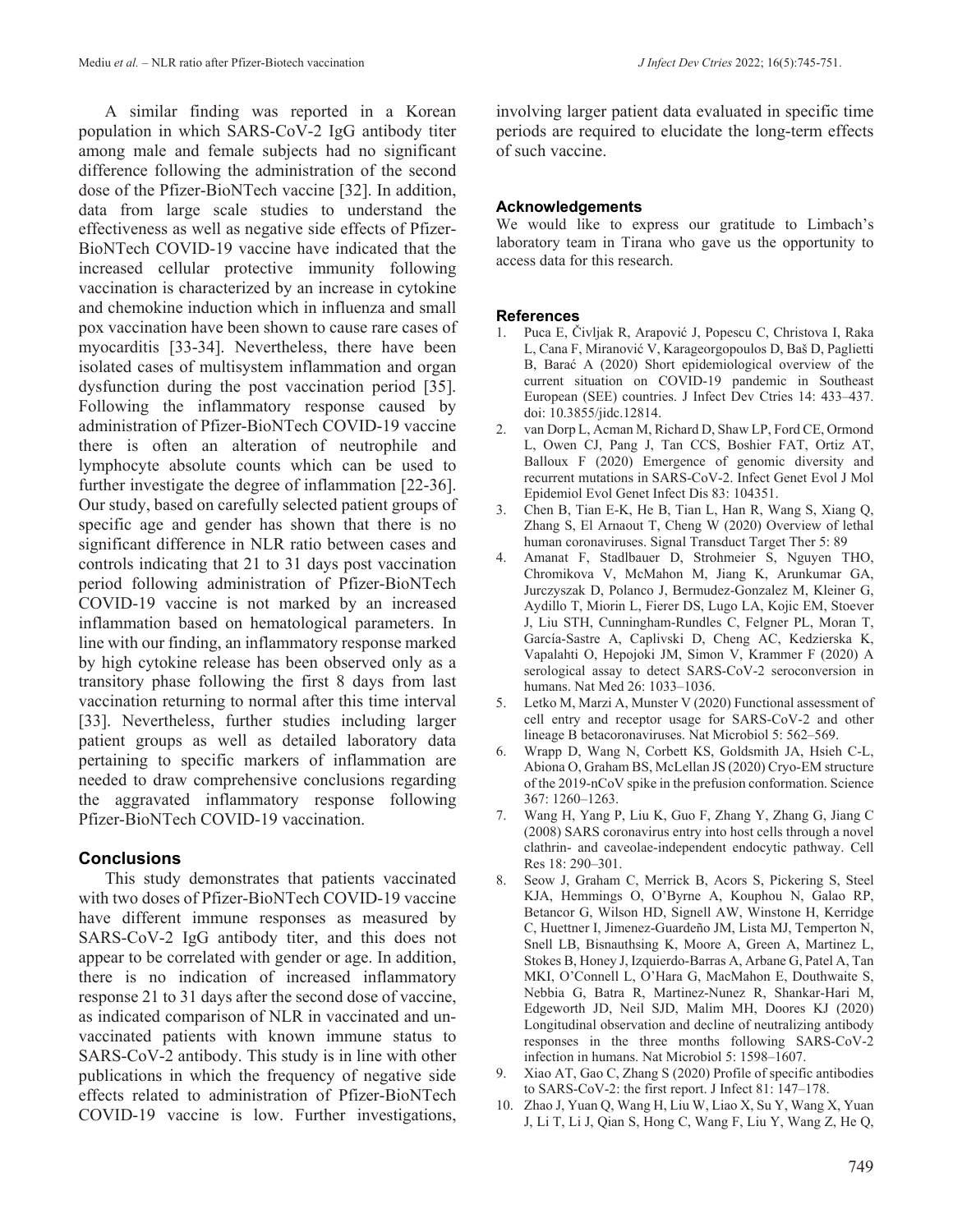Li Z, He B, Zhang T, Fu Y, Ge S, Liu L, Zhang J, Xia N, Zhang Z (2020) Antibody responses to SARS-CoV-2 in patients with novel coronavirus disease 2019. Clin Infect Dis Off Publ Infect Dis Soc Am 71: 2027–2030.

- 11. Pallesen J, Wang N, Corbett KS, Wrapp D, Kirchdoerfer RN, Turner HL, Cottrell CA, Becker MM, Wang L, Shi W, Kong W-P, Andres EL, Kettenbach AN, Denison MR, Chappell JD, Graham BS, Ward AB, McLellan JS (2017) Immunogenicity and structures of a rationally designed prefusion MERS-CoV spike antigen. Proc Natl Acad Sci 114: E7348–E7357.
- 12. Krammer F (2020) SARS-CoV-2 vaccines in development. Nature 586: 516–527.
- 13. Alqassieh R, Suleiman A, Abu-Halaweh S, Santarisi A, Shatnawi O, Shdaifat L, Tarifi A, Al-Tamimi M, Al-Shudifat A-E, Alsmadi H, Al Sharqawi A, Alnawaiseh H, Anasweh Y, Domaidah FA, Jaber HA, Al-Zarir MR, Bsisu I (2021) Pfizer-BioNTech and Sinopharm: a comparative study on postvaccination antibody titers. Vaccines 10.3390/vaccines9111223.
- 14. Ferdinands JM, Gaglani M, Martin ET, Monto AS, Middleton D, Silveira F, Talbot HK, Zimmerman R, Patel M (2021) Waning vaccine effectiveness against influenza-associated hospitalizations among adults, 2015–2016 to 2018–2019, United States Hospitalized Adult Influenza Vaccine Effectiveness Network. Clin Infect Dis 73: 726–729.
- 15. Cheng MP, Yansouni CP, Basta NE, Desjardins M, Kanjilal S, Paquette K, Caya C, Semret M, Quach C, Libman M, Mazzola L, Sacks JA, Dittrich S, Papenburg J (2020) Serodiagnostics for severe acute respiratory syndrome-related coronavirus 2: a narrative review. Ann Intern Med 173: 450–460.
- 16. Pollán M, Pérez-Gómez B, Pastor-Barriuso R, Oteo J, Hernán MA, Pérez-Olmeda M, Sanmartín JL, Fernández-García A, Cruz I, Fernández de Larrea N, Molina M, Rodríguez-Cabrera F, Martín M, Merino-Amador P, León Paniagua J, Muñoz-Montalvo JF, Blanco F, Yotti R (2020) Prevalence of SARS-CoV-2 in Spain (ENE-COVID): a nationwide, populationbased seroepidemiological study. Lancet Lond Engl 396: 535– 544.
- 17. Lukaszuk K, Kiewisz J, Rozanska K, Dabrowska M, Podolak A, Jakiel G, Woclawek-Potocka I, Lukaszuk A, Rabalski L (2021) Usefulness of IVD kits for the assessment of SARS-CoV-2 antibodies to evaluate the humoral response to vaccination. Vaccines 9: 10.3390/vaccines9080840.
- 18. Mevorach D, Anis E, Cedar N, Bromberg M, Haas EJ, Nadir E, Olsha-Castell S, Arad D, Hasin T, Levi N, Asleh R, Amir O, Meir K, Cohen D, Dichtiar R, Novick D, Hershkovitz Y, Dagan R, Leitersdorf I, Ben-Ami R, Miskin I, Saliba W, Muhsen K, Levi Y, Green MS, Keinan-Boker L, Alroy-Preis S (2021) Myocarditis after BNT162b2 mRNA vaccine against Covid-19 in Israel. N Engl J Med 385: 2140–2149.
- 19. Coronado MJ, Brandt JE, Kim E, Bucek A, Bedja D, Abston ED, Shin J, Gabrielson KL, Mitzner W, Fairweather D (2012) Testosterone and interleukin-1β increase cardiac remodeling during coxsackievirus B3 myocarditis via serpin A 3n. Am J Physiol-Heart Circ Physiol 302: H1726–H1736.
- 20. Bozkurt B, Kamat I, Hotez PJ (2021) Myocarditis with COVID-19 mRNA vaccines. Circulation 144: 471–484.
- 21. Shay DK, Shimabukuro TT, DeStefano F (2021) Myocarditis occurring after immunization with mRNA-based COVID-19 vaccines. JAMA Cardiol 6: 1115.
- 22. Mirna M, Schmutzler L, Topf A, Hoppe UC, Lichtenauer M (2021) Neutrophil-to-lymphocyte ratio and monocyte-to-

lymphocyte ratio predict length of hospital stay in myocarditis. Sci Rep 11: 18101.

- 23. Tretyn A, Szczepanek J, Skorupa M, Jarkiewicz-Tretyn J, Sandomierz D, Dejewska J, Ciechanowska K, Jarkiewicz-Tretyn A, Koper W, Pałgan K (2021) Differences in the concentration of anti-SARS-CoV-2 IgG antibodies post-COVID-19 recovery or post-vaccination. Cells 10: 1952.
- 24. Hedges JF, Thompson MA, Snyder DT, Robison A, Taylor MP, Jutila MA (2021) Titers, prevalence, and duration of SARS-CoV-2 antibodies in a local COVID-19 outbreak and following vaccination. Vaccines 9: 587.
- 25. Müller L, Andrée M, Moskorz W, Drexler I, Walotka L, Grothmann R, Ptok J, Hillebrandt J, Ritchie A, Rabl D, Ostermann PN, Robitzsch R, Hauka S, Walker A, Menne C, Grutza R, Timm J, Adams O, Schaal H (2021) Age-dependent immune response to the Biontech/Pfizer BNT162b2 COVID-19 vaccination. Infectious Diseases (except HIV/AIDS): medRxiv2021.03.03.21251066
- 26. Terpos E, Trougakos IP, Apostolakou F, Charitaki I, Sklirou AD, Mavrianou N, Papanagnou E, Liacos C, Gumeni S, Rentziou G, Korompoki E, Papassotiriou I, Dimopoulos MA (2021) Age‐dependent and gender‐dependent antibody responses against SARS‐CoV‐2 in health workers and octogenarians after vaccination with the BNT162b2 mRNA vaccine. Am J Hematol 96: E257–E259.
- 27. Yang HS, Costa V, Racine-Brzostek SE, Acker KP, Yee J, Chen Z, Karbaschi M, Zuk R, Rand S, Sukhu A, Klasse PJ, Cushing MM, Chadburn A, Zhao Z (2021) Association of age with SARS-CoV-2 antibody response. JAMA Netw Open 4: e214302.
- 28. Zimmermann P, Curtis N (2019) Factors that influence the immune response to vaccination. Clin Microbiol Rev 32: e00084-18.
- 29. Klein S, Cortese M, Winter SL, Wachsmuth-Melm M, Neufeldt CJ, Cerikan B, Stanifer ML, Boulant S, Bartenschlager R, Chlanda P (2020) SARS-CoV-2 structure and replication characterized by in situ cryo-electron tomography. Nat Commun 11: 5885.
- 30. McCartney PR (2020) Sex-based vaccine response in the context of COVID-19. J Obstet Gynecol Neonatal Nurs 49: 405–408.
- 31. Libert C, Dejager L, Pinheiro I (2010) The X chromosome in immune functions: when a chromosome makes the difference. Nat Rev Immunol 10: 594–604.
- 32. Kang YM, Minn D, Lim J, Lee K-D, Jo DH, Choe K-W, Kim MJ, Kim JM, Kim KN (2021) Comparison of antibody response elicited by ChAdOx1 and BNT162b2 COVID-19 Vaccine. J Korean Med Sci 36: e311.
- 33. Bergamaschi C, Terpos E, Rosati M, Angel M, Bear J, Stellas D, Karaliota S, Apostolakou F, Bagratuni T, Patseas D, Gumeni S, Trougakos IP, Dimopoulos MA, Felber BK, Pavlakis GN (2021) Systemic IL-15, IFN-γ, and IP-10/CXCL10 signature associated with effective immune response to SARS-CoV-2 in BNT162b2 mRNA vaccine recipients. Cell Rep 36: 109504.
- 34. Su JR, McNeil MM, Welsh KJ, Marquez PL, Ng C, Yan M, Cano MV (2021) Myopericarditis after vaccination, vaccine adverse event reporting system (VAERS), 1990-2018. Vaccine 39: 839–845.
- 35. Kahn B, Apostolidis SA, Bhatt V, Greenplate AR, Kallish S, LaCava A, Lucas A, Meyer NJ, Negoianu D, Ogdie AR, Shashaty MGS, Takach PA, Zuroff L, Wherry EJ, Anesi GL (2021) Multisystem inflammation and organ dysfunction after